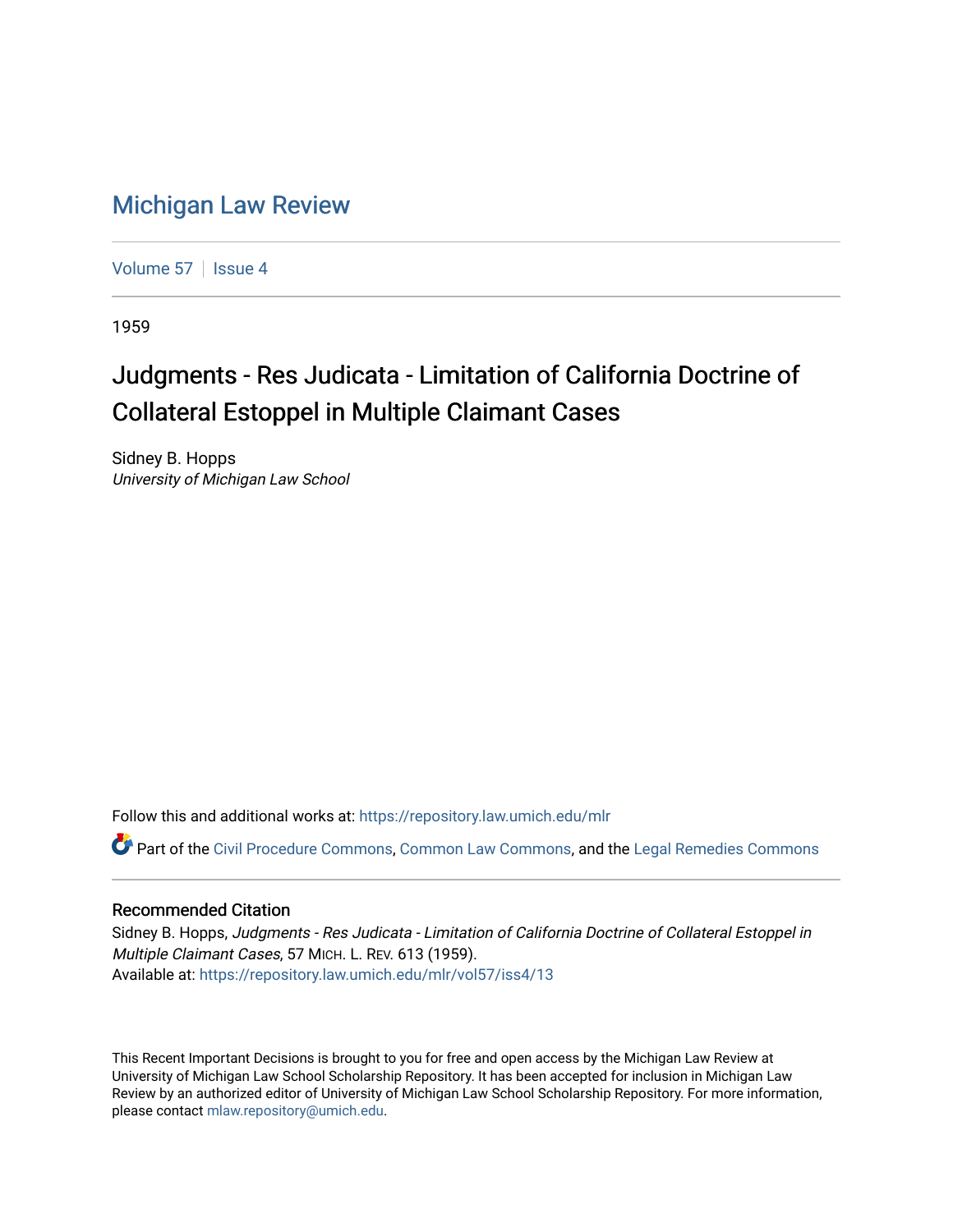JUDGMENTs-REs JUDICATA-LIMITATION OF CALIFORNIA DOCTRINE OF COLLATERAL **ESTOPPEL** IN MULTIPLE **CLAIMANT** CASES-Plaintiffs were injured when their car was struck by defendant. They commenced separate negligence actions, which were consolidated for trial. These actions resulted in a judgment for plaintiff son, but judgments were entered against the plaintiffs mother and father. These parties were granted a new trial, with rio limitation upon the issues to be tried. On the second trial the parents asserted the son's judgment, which had become final and been satisfied, as conclusively establishing defendant's negligence. The trial court ruled against them and submitted the issue of defendant's negligence to the jury. On appeal by the parents, *held,* affirmed. Collateral estoppel does not apply to claims of different persons arising from a single accident. To recover, each claimant must establish the defendant's liability unaided by judgments rendered in favor of other claimants. *Nevarov v. Caldwell,* (Cal. App. 1958) 327 P. (2d) 111.

The common statement of the doctrine of collateral estoppel<sup>1</sup> is that an issue has been conclusively determined between parties where it has been necessarily determined by a final judgment in a previous action between the same parties or their privies.2 Implicit in this statement is the requirement of mutuality-that the party pleading the former judgment and the party against whom it is asserted must have been parties or privies to the former action.3 Since the facts of this case do not bring it within a recognized exception to the general rule,<sup>4</sup> plaintiffs' plea would normally be defeated on the ground of lack of mutuality.5 Plaintiffs, however, relied on the

2 Privity is defined in 1 **JUDGMENTs REsTATEmENT §§87-92** (1942).

4Exceptions are made in cases involving derivative' liability, master and servant relationship, and indemnitor-indemnitee situations. Elder v. New York and Pennsylvania Motor Express, Inc., 284 N.Y. **550,** *31* N.E. (2d) **188** (1940); Good Health Dairy Products Corp. v. Emery, **275** N.Y. 14, **9 N.E.** (2d) **758 (1937);** Brobston v. Darby Borough, **290** Pa. **331, 138 A.** 849 **(1927).**

**<sup>5</sup>**See **133** A.L.R. 181 at **185** (1941).

 $\zeta \rightarrow$ 

<sup>&#</sup>x27;United States v. Moser, 266 **U.S. 236** (1924); Cromwell v. County of Sac, 94 **U.S. 351** (1876); comment, **65** H.Mv. L. Rxv. 818 at 840 (1952).

**<sup>3</sup>** Hornstein v. Kramer Brothers Freight Lines, **(3d** Cir. 1948) **135** F. (2d) 145; comment, 65 HARV. L. REV. 818 at 855 (1952).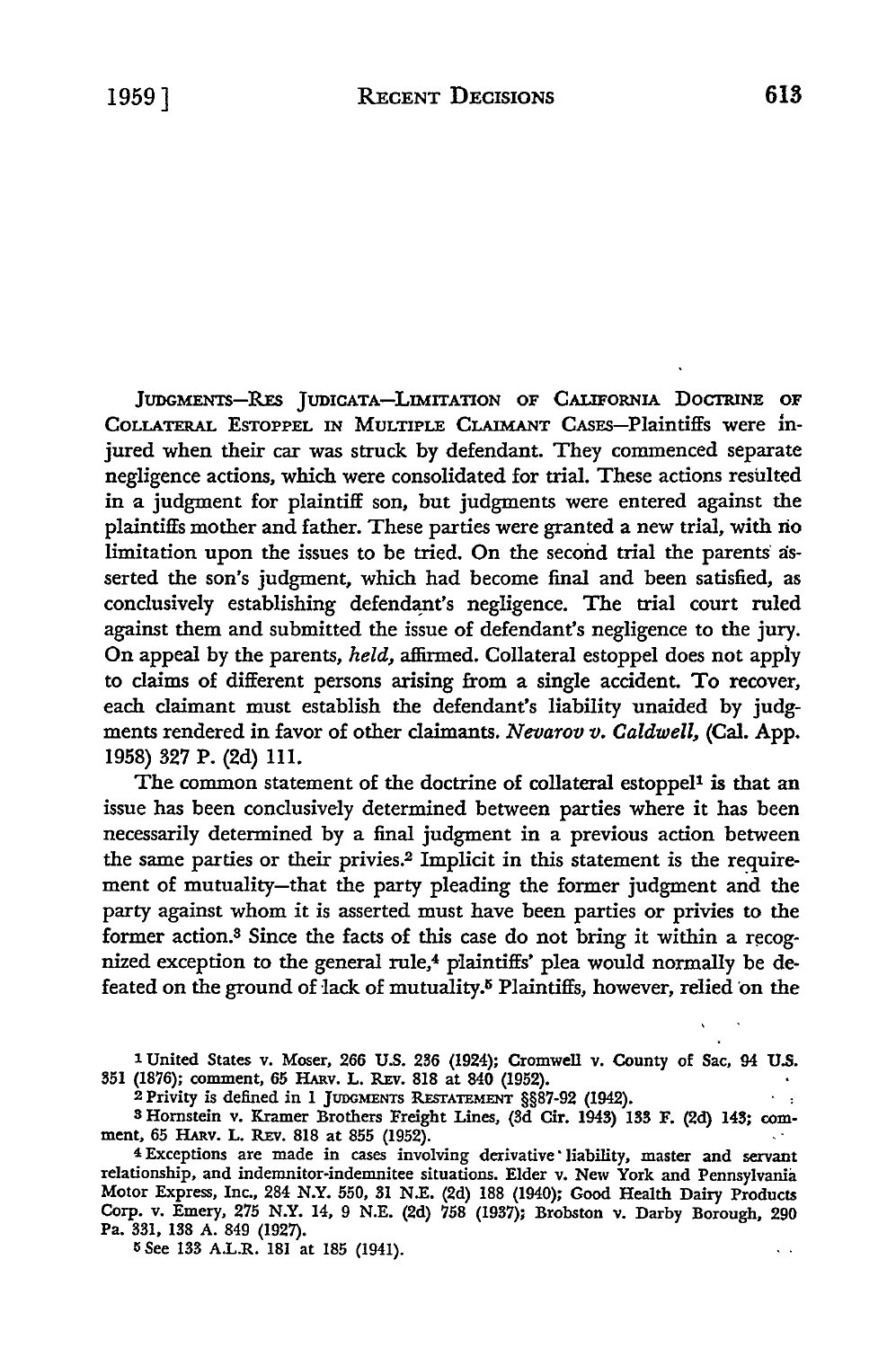decision *in-Bernhard v. Bank of America,6* which purported to abolish the mutuality requirement in California. It was stated in the *Bernhard* case that a litigant not a party to a former action could plead a final judgment in the former action as an estoppel on an issue there determined against any litigant who was a party or privy thereto.<sup>7</sup> This statement appears broad enough to sanction the offensive use of a former judgment in cases arising from a single accident,8 although the *Bernhard* case only involved the defensive use of a former judgment. As predicted, $9$  the court in the instant case concluded that the *Bernhard* case did not require such a result. The principal reason advanced was that application of an estoppel in favor of multiple-claimants would place the defendant at a perilous disadvantage.<sup>10</sup> No victory or number of victories would permit him to assert a favorable judgment against succeeding claimants, but one "aberrational verdict"<sup>11</sup> against him would be given standing as ultimate truth and preclude him in subsequent cases. This would mean that a defendant must litigate to his utmost against every claimant, including those having insignificant claims not worth contesting. With the exception of one commentator, 12 no support can be found for such an anomalous result. The "aberrational verdict" -problem is particularly significant because in many instances the defendant is unable to require a joinder of claimants.<sup>13</sup> It is questionable whether -the same reasoning should apply to a situation like that in the principal case where there has been a successful joinder or a consolidation for trial. In this situation there is no possibility that one "aberrational verdict" in a series may be used by a subsequent plaintiff who was not involved in the action in which that verdict was rendered. Where defendant has faced all potential claimants in the first trial, it-would seem reasonable to hold that

**6 19** Cal. **(2d) 807,** 122 P. (2d) **892** (1942).

T See Bernhard v. Bank of America, note **6** supra, at **812.**

**<sup>8</sup>**Note, **57** HARv. L. Ray. **98** (1943); Currie, "Mutuality of Collateral Estoppel: Limits of the Bernhard Doctrine," **9 STAN.** L. REV. **281 (1957).**

**<sup>9</sup>**Note, **57** HA1v. L. REv. **98** (1943); Polasky, "Collateral Estoppel-Effects of Prior Litigation," **39** IowA L. **REv. 217** (1954); Currie, "Mutuality of Collateral Estoppel: Limits of -the Bernhard Doctrine," **9 STAN.** L. REv. **281 (1957).**

**<sup>10</sup>**The court also stated that application of an estoppel would promote vexatious litigation **by** requiring the defendant to appeal the insignificant judgment in favor of the son in order to keep the issue of his negligence open on the second trial. Yet failure **&** apply the' estoppel has required relitigation of the issue of defendant's negligence on the second trial. In short the problem presented by this case is not solved by the policy of putting litigation to an end.

-11 The term is coined by Currie to describe the one imperfect verdict that a jury may render against a defendant, after he has successfully defended against several plaintiffs on the same issues. Currie, "Mutuality of Collateral Estoppel: Limits of the Bernhard Doctrine," 9 **STAN.** L. REv. 281 (1957).

**<sup>12</sup>**Von Moschzisker, "Res Judicata," **38** YALE L. J. 299 at **303** (1929).

**1 '3** This is generally the result of jurisdictional difficulties. See the discussion **by** Currie, "Mutuality of Collateral Estoppel: Limits of the Bernhard Doctrine," 9 **STAN.** L. Ray. 281 at **287 (1957).**